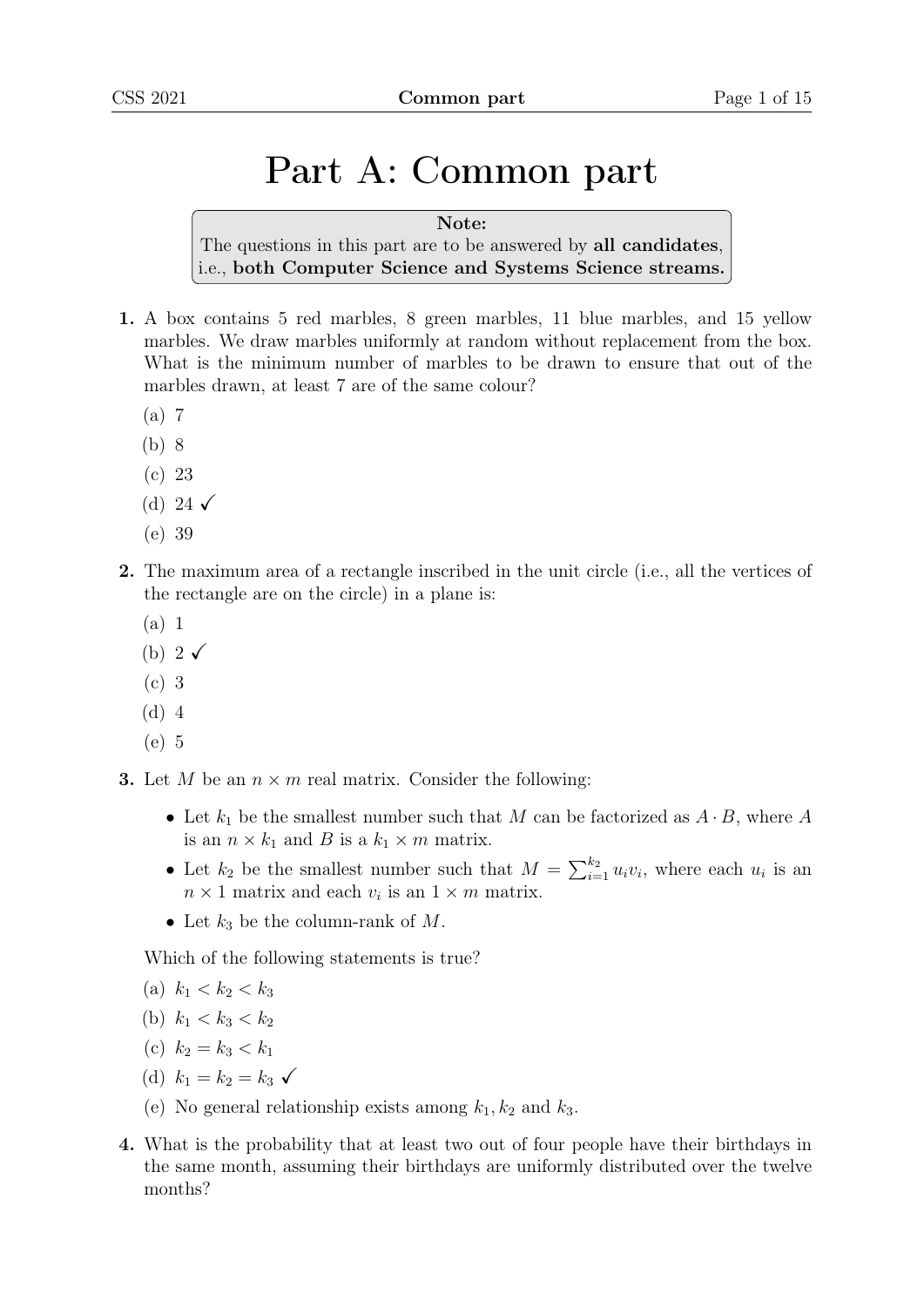- $(a) \frac{25}{48}$
- (b)  $\frac{5}{8}$
- $(c) \frac{5}{12}$
- (d)  $\frac{41}{96}$   $\checkmark$
- 
- $(e) \frac{55}{96}$
- 5. Let *n*, *m* and *k* be three positive integers such that  $n \ge m \ge k$ . Let *S* be a subset of  $\{1, 2, \ldots, n\}$  of size k. Consider sampling a function f uniformly at random from the set of all functions mapping  $\{1, \ldots, n\}$  to  $\{1, \ldots, m\}$ . What is the probability that f is not injective on the set S, i.e., there exist  $i, j \in S$  such that  $f(i) = f(j)$ ?

In the following, the binomial coefficient  $\binom{n}{k}$  $\binom{n}{k}$  counts the number of *k*-element subsets of an n-element set.

- (a)  $1 \frac{k!}{k^k}$  $\overline{k^k}$ (b)  $1 - \frac{m!}{m^k}$  $\overline{m^k}$ (c)  $1 - \frac{k! {m \choose k}}{m^k}$   $\checkmark$ (d)  $1 - \frac{k! {n \choose k}}{n^k}$  $n^k$ (e)  $1 - \frac{k! {n \choose k}}{m^k}$  $\overline{m^k}$
- 6. A matching in a graph is a set of edges such that no two edges in the set share a common vertex. Let G be a graph on n vertices in which there is a subset M of m edges which is a matching. Consider a random process where each vertex in the graph is independently selected with probability  $0 < p < 1$  and let B be the set of vertices so obtained. What is the probability that there exists at least one edge from the matching M with both end points in the set  $B$ ?
	- (a)  $p^2$
	- (b)  $1 (1 p^2)^m \checkmark$
	- $(c) p^{2m}$
	- (d)  $(1-p^2)^m$
	- (e)  $1 (1 p(1 p))^m$
- 7. Let d be the number of positive square integers (that is, it is a square of some integer) that are factors of  $20^5 \times 21^5$ . Which of the following is true about d?
	- (a)  $50 \le d < 100$
	- (b)  $100 \le d \le 150$
	- (c)  $150 \le d \le 200 \checkmark$
	- (d)  $200 \le d < 300$
	- (e)  $300 \le d$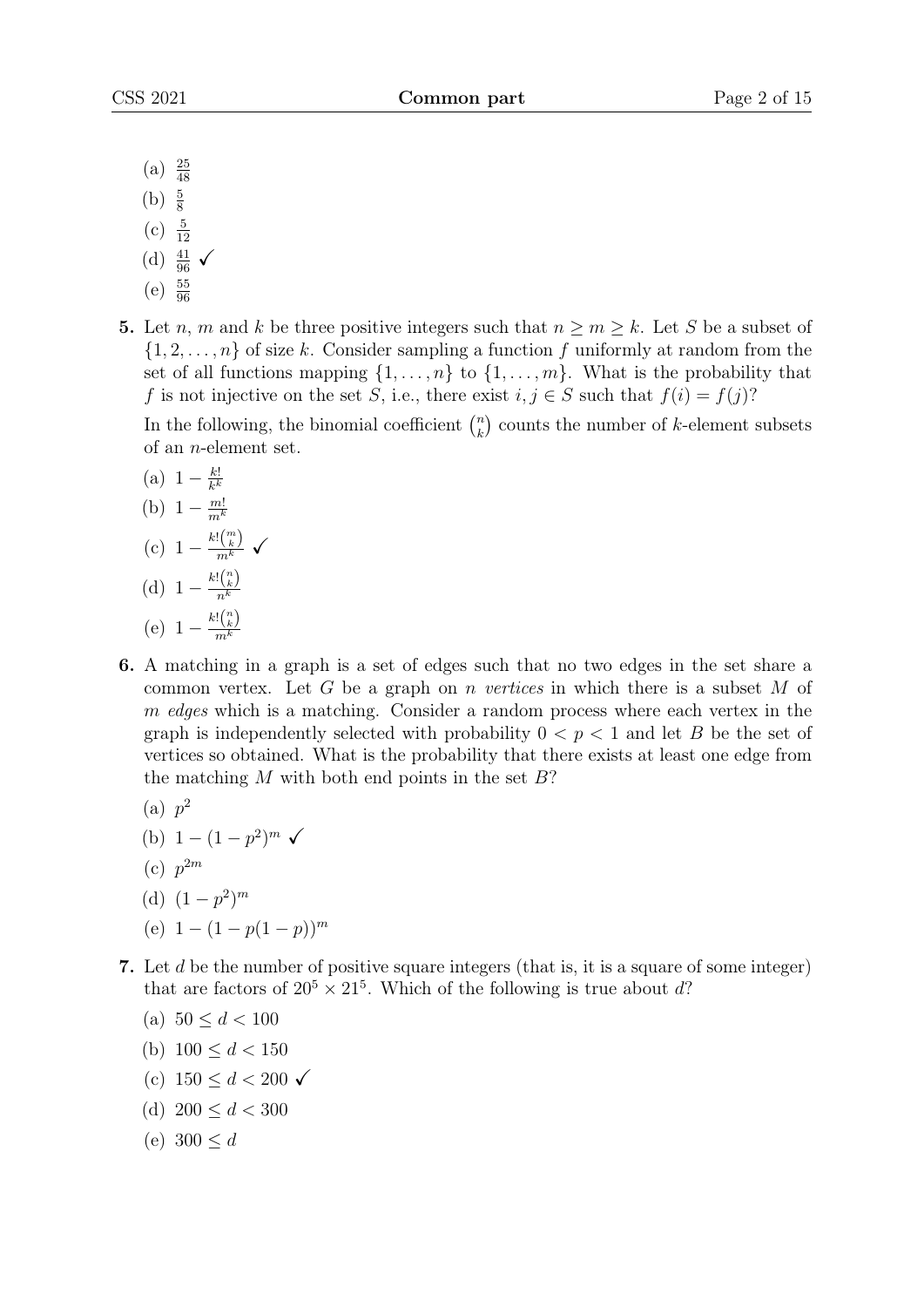8. Consider the sequence

$$
y_n = \frac{1}{\int_1^n \frac{1}{(1+x/n)^3} dx}
$$

for  $n = 2, 3, 4, \ldots$  Which of the following is true?

- (a) The sequence  $\{y_n\}$  does not have a limit as  $n \to \infty$ .
- (b)  $y_n \le 1$  for all  $n = 2, 3, 4, ...$
- (c)  $\lim_{n\to\infty} y_n$  exists and is equal to  $6/\pi^2$ .
- (d)  $\lim_{n\to\infty} y_n$  exists and is equal to 0.  $\checkmark$
- (e) The sequence  $\{y_n\}$  first increases and then decreases as n takes values  $2, 3, 4, \ldots$
- 9. Fix  $n \geq 6$ . Consider the set C of binary strings  $x_1x_2...x_n$  of length n such that the bits satisfy the following set of equalities, all modulo 2:  $x_i + x_{i+1} + x_{i+2} = 0$  for all  $1 \leq i \leq n-2$ ,  $x_{n-1} + x_n + x_1 = 0$ , and  $x_n + x_1 + x_2 = 0$ . What is the size of the set  $C$ ?
	- (a) 1 for all  $n \geq 6$
	- (b) 4 for all  $n \geq 6$
	- (c) 0 for all  $n \geq 6$
	- (d) If  $n \geq 6$  is divisible by 3 then  $|\mathcal{C}| = 1$ . If  $n \geq 6$  is not divisible by 3 then  $|\mathcal{C}| = 4$ .
	- (e) If  $n \geq 6$  is divisible by 3 then  $|\mathcal{C}| = 4$ . If  $n \geq 6$  is not divisible by 3 then  $|\mathcal{C}| = 1$ .  $\checkmark$
- 10. Lavanya and Ketak each flip a fair coin  $n$  times. What is the probability that Lavanya sees more heads than Ketak?

In the following, the binomial coefficient  $\binom{n}{k}$  $\binom{n}{k}$  counts the number of *k*-element subsets of an n-element set.

(a) 
$$
\frac{1}{2}
$$
  
\n(b)  $\frac{1}{2} \left( 1 - \sum_{i=0}^{n} \frac{\binom{n}{i}^2}{2^{2n}} \right) \checkmark$   
\n(c)  $\frac{1}{2} \left( 1 - \sum_{i=0}^{n} \frac{\binom{n}{i}}{2^{2n}} \right)$   
\n(d)  $\frac{1}{2} \left( 1 - \frac{1}{2^{2n}} \right)$   
\n(e)  $\sum_{i=0}^{n} \frac{\binom{n}{i}}{2^{2n}}$ 

11. Find the following sum.

 $($ 

$$
\frac{1}{2^2 - 1} + \frac{1}{4^2 - 1} + \frac{1}{6^2 - 1} + \dots + \frac{1}{40^2 - 1}
$$
\n(a)  $\frac{20}{41}$ \n(b)  $\frac{10}{41}$ \n(c)  $\frac{10}{21}$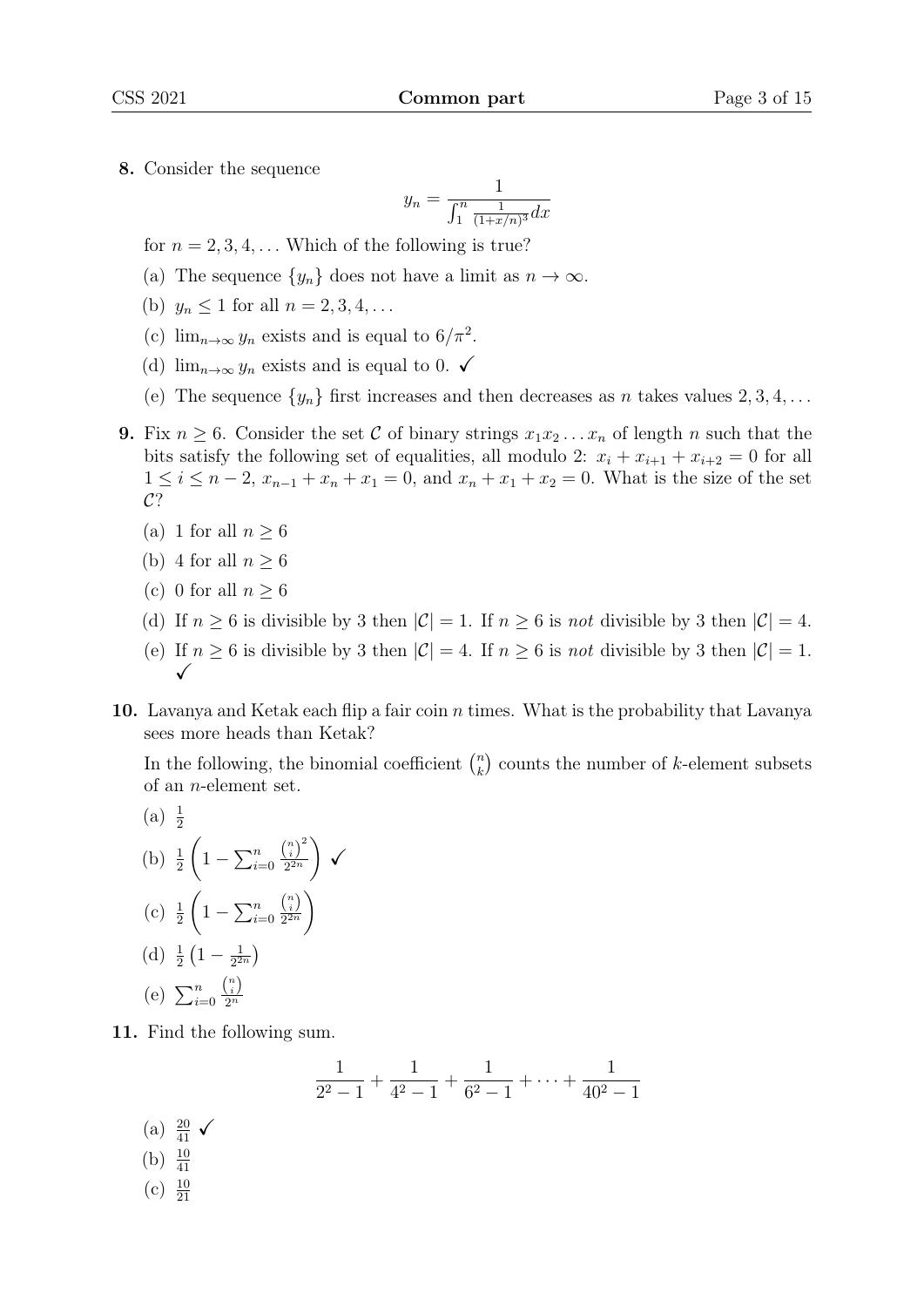- (d)  $\frac{20}{21}$
- (e) 1
- 12. How many numbers in the range  $\{0, 1, \ldots, 1365\}$  have exactly four 1's in their binary representation? (Hint:  $1365_{10}$  is  $10101010101_2$ , that is,

 $1365 = 2^{10} + 2^8 + 2^6 + 2^4 + 2^2 + 2^0.$ 

In the following, the binomial coefficient  $\binom{n}{k}$  $\binom{n}{k}$  counts the number of *k*-element subsets of an n-element set.

- (a)  $\binom{6}{4}$  $\binom{6}{4}$
- (b)  $\binom{10}{4}$  $\binom{10}{4}$
- (c)  $\binom{10}{4}$  $\binom{10}{4} + \binom{8}{3}$  $\binom{8}{3} + \binom{6}{2}$  $\binom{6}{2} + \binom{5}{1}$  $\binom{5}{1}$   $\checkmark$
- (d)  $\binom{11}{4}$  $\binom{11}{4} + \binom{9}{3}$  $\binom{9}{3} + \binom{7}{2}$  $\binom{7}{2} + \binom{5}{1}$  $\binom{5}{1}$
- (e) 1024
- **13.** What are the last two digits of  $7^{2021}$ ?
	- (a) 67
	- (b) 07  $\checkmark$
	- (c) 27
	- (d) 01
	- (e) 77
- 14. Five married couples attended a party. In the party, each person shook hands with those they did not know. Everyone knows his or her spouse. At the end of the party, Shyamal, one of the attendees, listed the number of hands that other attendees including his spouse shook. He got every number from 0 to 8 once in the list. How many persons shook hands with Shyamal at the party?
	- (a) 2
	- (b)  $4\sqrt{ }$
	- (c) 6
	- (d) 8
	- (e) Insufficient information

15. Let P be a convex polygon with sides 5, 4, 4, 3. For example, the following:

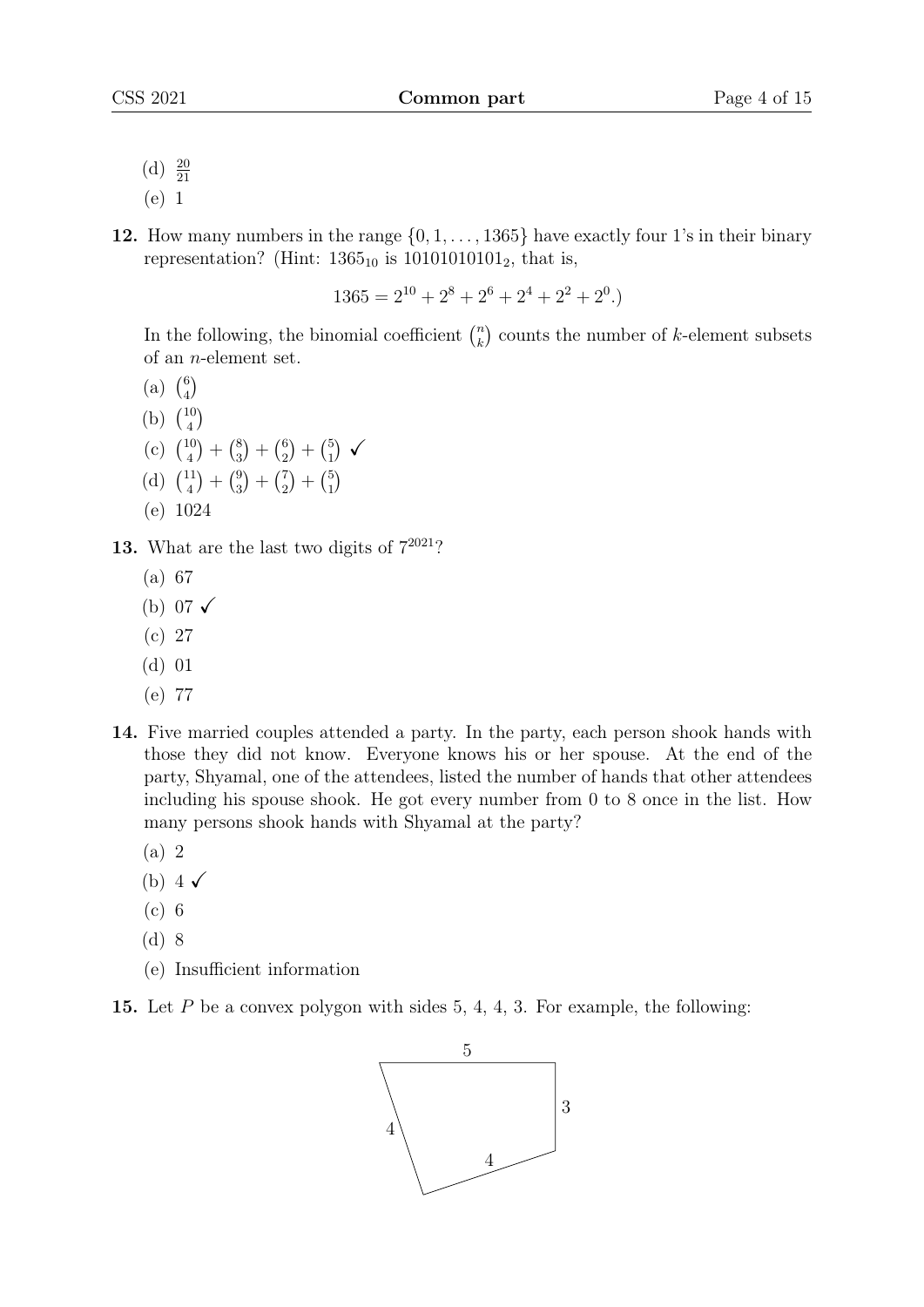Consider the shape in the plane that consists of all points within distance 1 from some point in P. If  $\ell$  is the perimeter of the shape, which of the following is always correct?

- (a)  $\ell$  cannot be determined from the given information.
- (b)  $20 \le \ell < 21$
- (c)  $21 \le \ell < 22$
- (d)  $22 \le \ell < 23 \checkmark$
- (e)  $23 \le \ell < 24$

—End of Common Section— (CS section begins in the following page)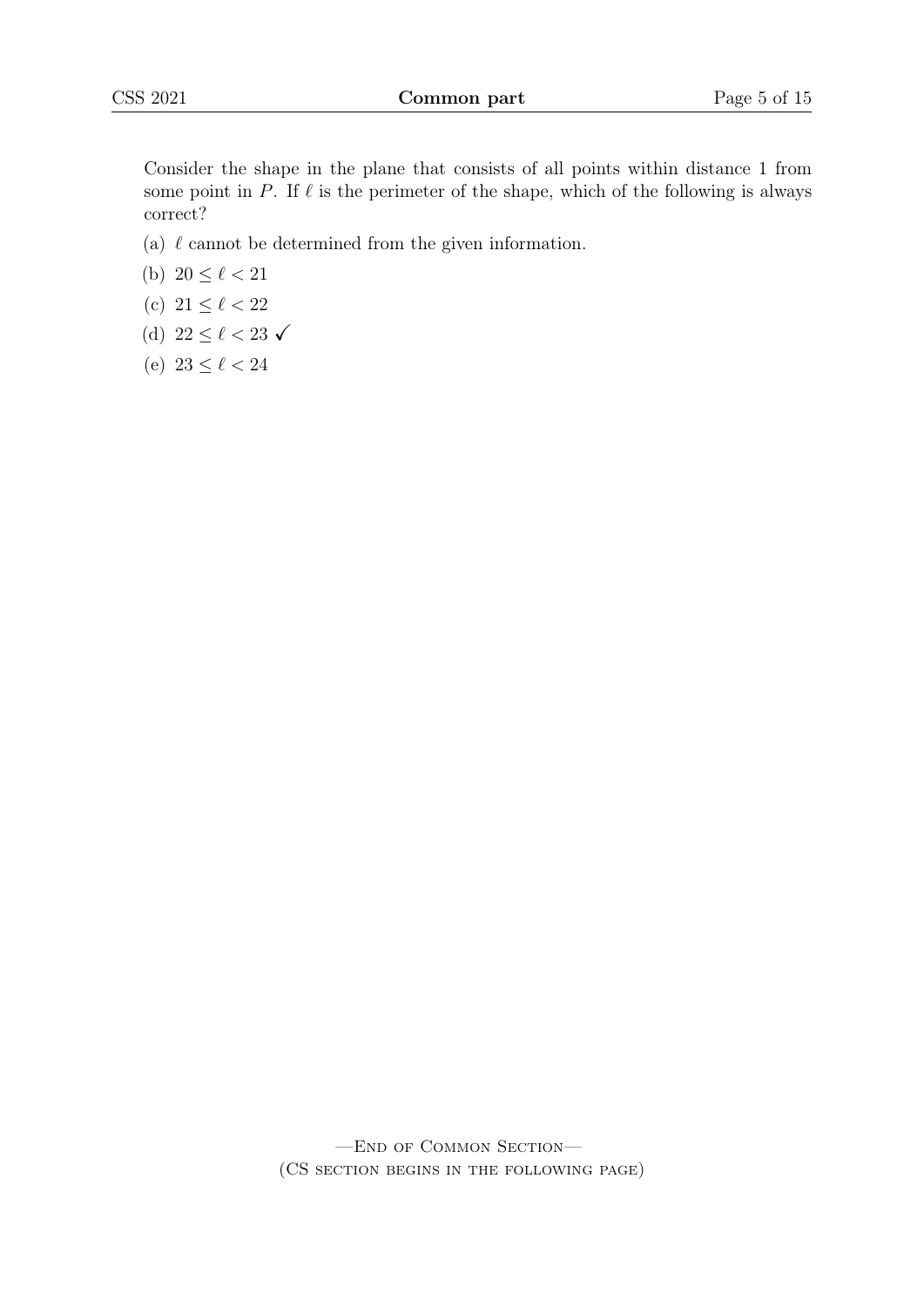### Part B: Computer Science

Note: Only for Computer Science stream candidates. If you are applying for the Systems Science stream, please skip this section and attempt questions from

Part C on page [11.](#page-9-0)

- 1. Consider the following statements about propositional formulas.
	- (i)  $(p \wedge q) \rightarrow r$  and  $(p \rightarrow r) \wedge (q \rightarrow r)$  are not logically equivalent.
	- (ii)  $(\neg a \rightarrow b) \land (\neg b \lor (\neg a \lor \neg b))$  and  $\neg (a \leftrightarrow b)$  are not logically equivalent.
	- (a) Both (i) and (ii) are true.
	- (b) (i) is true and (ii) is false.  $\checkmark$
	- (c) (i) is false and (ii) is true.
	- (d) Both (i) and (ii) are false.
	- (e) Depending on the values of p and q, (i) can be either true or false, while (ii) is always false.
- 2. Let L be a singly-linked list and X and Y be additional pointer variables such that X points to the first element of  $L$  and  $Y$  points to the last element of  $L$ . Which of the following operations cannot be done in time that is bounded above by a constant?
	- (a) Delete the first element of L.
	- (b) Delete the last element of L.  $\checkmark$
	- (c) Add an element after the last element of L.
	- (d) Add an element before the first element of L.
	- (e) Interchange the first two elements of L.
- 3. What is the prefix expression corresponding to the expression:  $((9 + 8) * 7 + (6 * (5 + 4)) * 3) + 2?$

You may assume that ∗ has precedence over +.

```
(a) * + + 987 * * 6 + + 5432
```
- (b)  $* + + + 987 * * 6 + 5432$
- $(c)$  + \* + + 987 \* \* 6 + 5432
- (d) + +  $*$  + 987  $*$   $*$  6 + 5432  $\checkmark$
- $(e)$  + \* + \* 987 + + 6 \* 5432
- 4. Consider the following two languages.

PRIME =  $\{1^n \mid n \text{ is a prime number } \}$ ,  $\text{FACTOR} = \{1^n 01^a 01^b \mid n \text{ has a factor in the range } [a, b] \}.$ 

What can you say about the languages PRIME and FACTOR?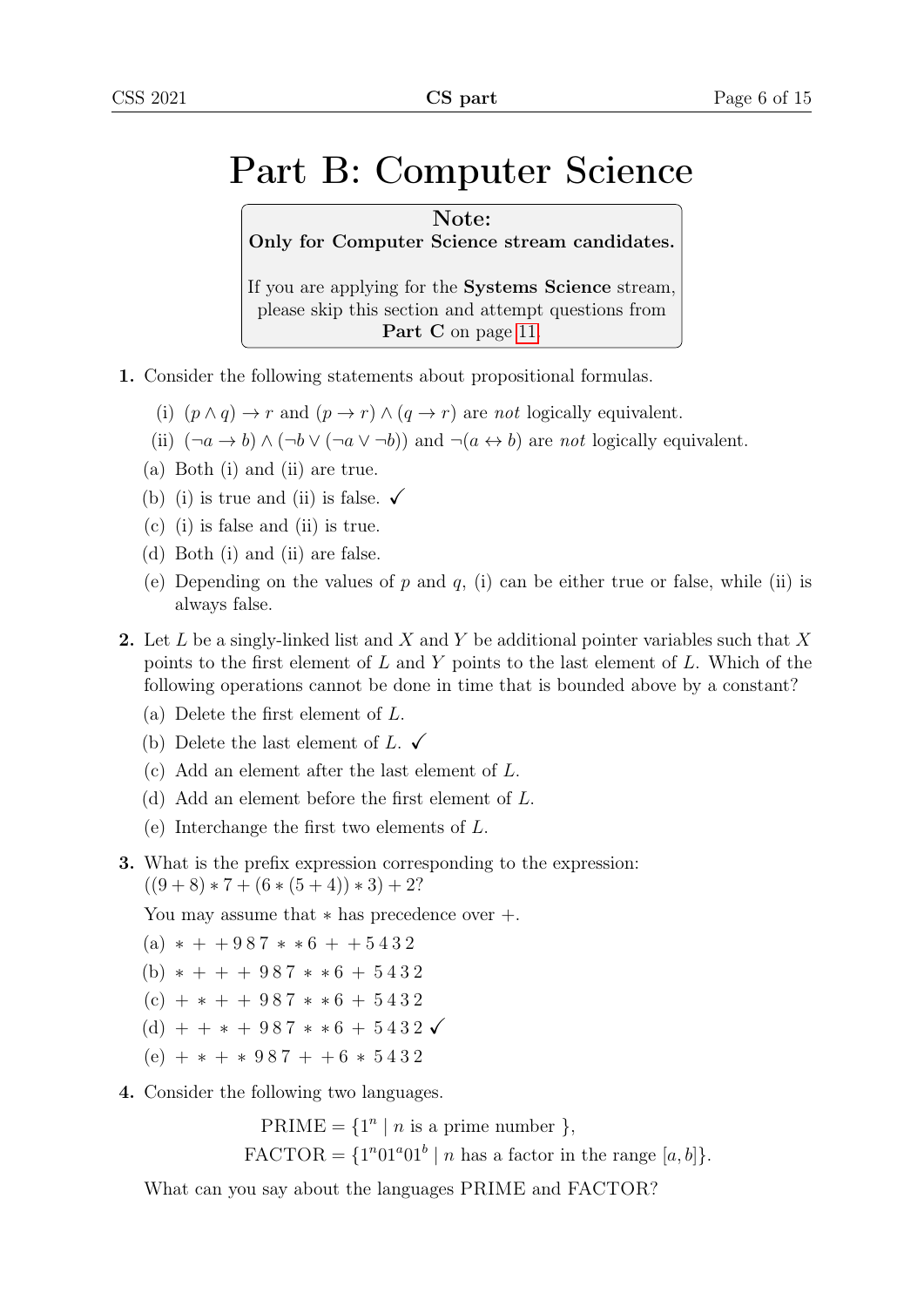- (a) PRIME is in P, but FACTOR is not in P.
- (b) Neither PRIME nor FACTOR are in P.
- (c) Both PRIME and FACTOR are in P.  $\checkmark$
- (d) PRIME is not in P, but FACTOR is in P.
- (e) None of the above since we can answer this question only if we resolve the status of the NP vs. P question.
- 5. For a language L over the alphabet  $\{a, b\}$ , let  $\overline{L}$  denote the complement of L and let  $L^*$  denote the Kleene-closure of  $L$ . Consider the following sentences.
	- (i)  $\overline{L}$  and  $L^*$  are both context-free.
	- (ii)  $\overline{L}$  is not context-free but  $L^*$  is context-free.
	- (iii)  $\overline{L}$  is context-free but  $L^*$  is regular.

Which of the above sentence(s) is/are true if  $L = \{a^n b^n \mid n \ge 0\}$ ?

- (a) Both (i) and (iii)
- (b) Only (i)  $\checkmark$
- (c) Only (iii)
- (d) Only (ii)
- (e) None of the above
- 6. Consider the following pseudocode:

```
procedure HowMANYDASH(n)if n = 0 then
     print '-'
  else if n = 1 then
     print '-'
  else
     HowMANYDASH(n-1)HowMANYDASH(n-2)end if
end procedure
```
How many '-' does HowManyDash(10) print?

- (a) 9
- (b) 10
- (c) 55
- (d) 89  $\checkmark$
- (e) 1024
- 7. Which of the following regular expressions defines a language that is different from the other choices?
	- (a)  $b^*(a+b)^*a(a+b)^*ab^*(a+b)^*$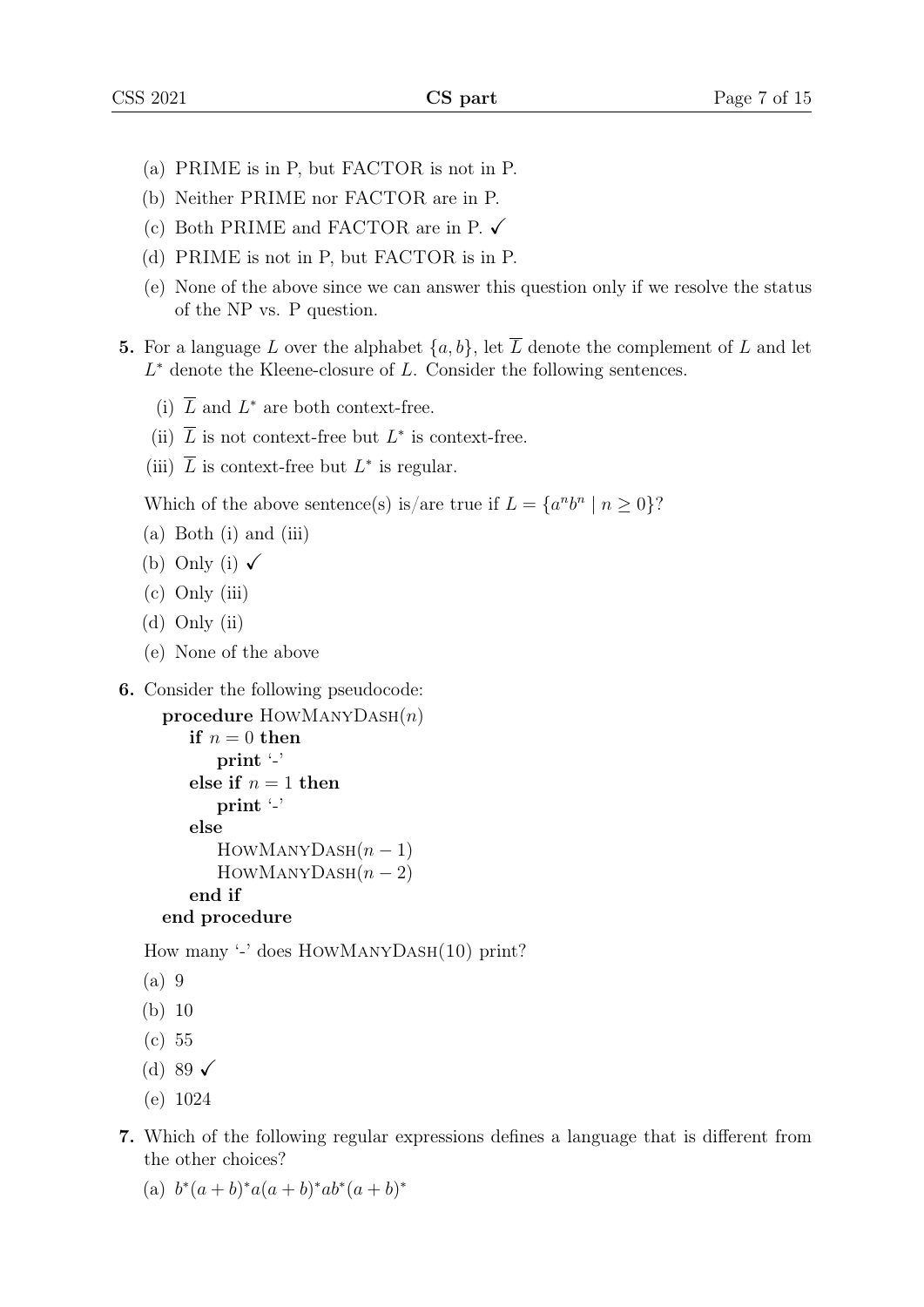- (b)  $a^*(a+b)^*ab^*(a+b)^*a(a+b)^*$
- (c)  $(a + b)^*ab^*(a + b)^*a(a + b)^*b^*$
- (d)  $(a + b)^* a (a + b)^* b^* a (a + b)^* a^*$
- (e)  $(a + b)^* b^* a (a + b)^* b^* (a + b)^*$
- 8. Let A and B be two matrices of size  $n \times n$  and with real-valued entries. Consider the following statements.
	- 1. If  $AB = B$ , then A must be the identity matrix.
	- 2. If A is an idempotent (i.e.  $A^2 = A$ ) nonsingular matrix, then A must be the identity matrix.
	- 3. If  $A^{-1} = A$ , then A must be the identity matrix.

Which of the above statements MUST be true of A?

- (a) 1, 2, and 3
- (b) Only 2 and 3
- (c) Only 1 and 2
- (d) Only 1 and 3
- (e) Only 2  $\checkmark$
- 9. Let L be a context-free language generated by the context-free grammar  $G = (V, \Sigma, R, S)$ where V is the finite set of variables,  $\Sigma$  the finite set of terminals (disjoint from V), R the finite set of rules and  $S \in V$  the start variable. Consider the context-free grammar G' obtained by adding  $S \to SS$  to the set of rules in G. What must be true for the language  $L'$  generated by  $G$ ?
	- (a)  $L' = LL$
	- (b)  $L' = L$
	- (c)  $L' = L^*$
	- (d)  $L' = \{xx | x \in L\}$
	- (e) None of the above  $\checkmark$
- 10. Let G be a connected bipartite simple graph (i.e., no parallel edges) with distinct edge weights. Which of the following statements on MST (minimum spanning tree) need not be TRUE?
	- (a) G has a unique MST.
	- (b) Every MST in G contains the lightest edge.
	- (c) Every MST in G contains the second lightest edge.
	- (d) Every MST in G contains the third lightest edge.
	- (e) No MST in G contains the heaviest edge.  $\checkmark$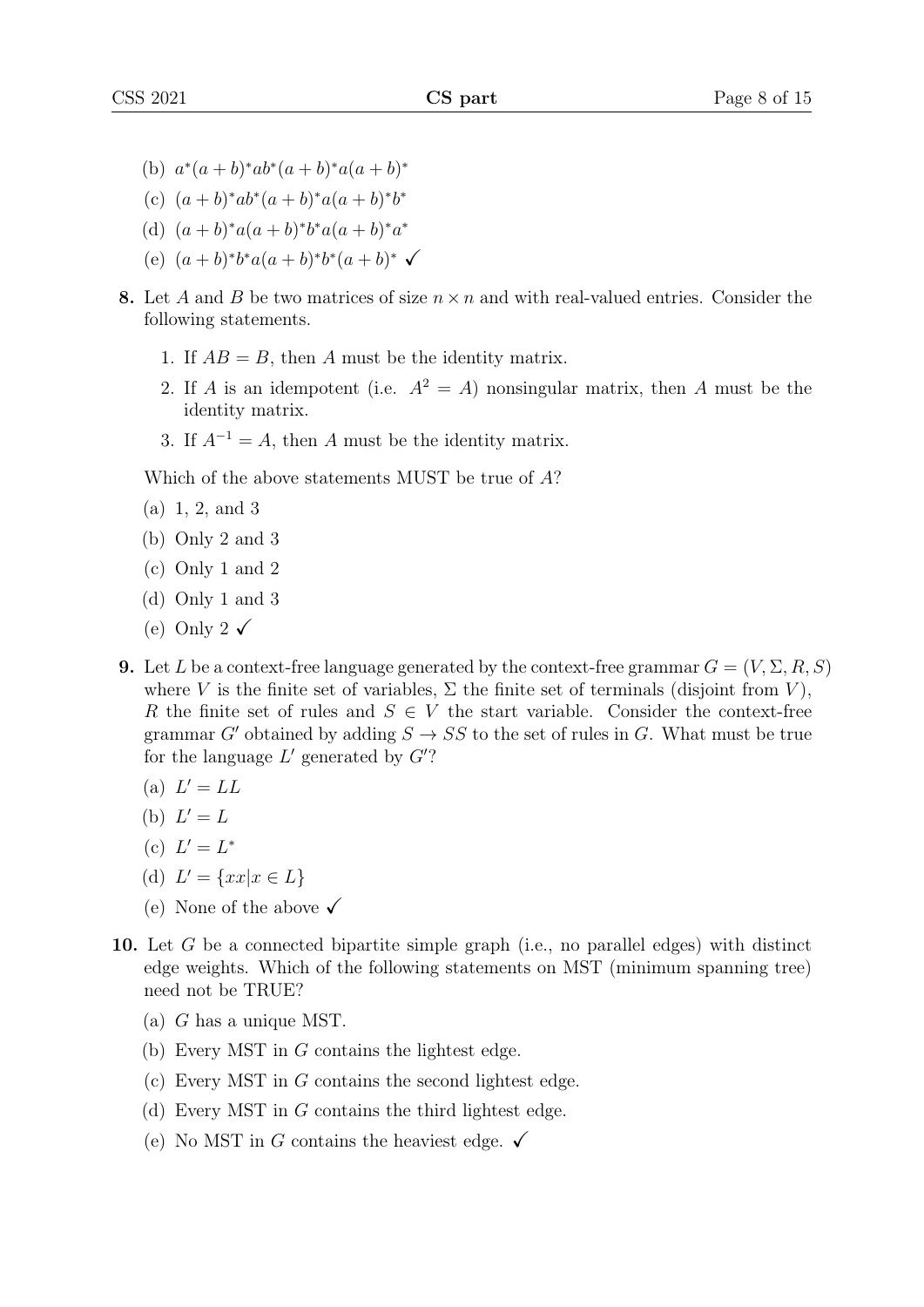- 11. Suppose we toss a fair coin repeatedly until the first time by which at least two heads and at least two tails have appeared in the sequence of tosses made. What is the expected number of coin tosses that we would have to make?
	- (a) 8
	- (b) 4
	- (c) 5.5  $\checkmark$
	- (d) 7.5
	- (e) 4.5
- 12. Let G be an undirected graph. For any two vertices  $u, v$  in G, let  $\text{cut}(u, v)$  be the minimum number of edges that should be deleted from  $G$  so that there is no path between u and v in the resulting graph. Let  $a, b, c, d$  be 4 vertices in G. Which of the following statements is impossible?
	- (a)  $\text{cut}(a, b) = 3$ ,  $\text{cut}(a, c) = 2$ , and  $\text{cut}(a, d) = 1$
	- (b) cut(a, b) = 3, cut(b, c) = 1, and cut(b, d) = 1
	- (c)  $\cot(a, b) = 3$ ,  $\cot(a, c) = 2$ , and  $\cot(b, c) = 2$
	- (d) cut(a, c) = 2, cut(b, c) = 2, and cut(c, d) = 2
	- (e) cut(b, d) = 2, cut(b, c) = 2, and cut(c, d) = 1.  $\checkmark$
- 13. Let A be a  $3 \times 6$  matrix with real-valued entries. Matrix A has rank 3. We construct a graph with 6 vertices where each vertex represents a distinct column in A, and there is an edge between two vertices if the two columns represented by the vertices are linearly independent. Which of the following statements MUST be true of the graph constructed?
	- (a) Each vertex has degree at most 2.
	- (b) The graph is connected.
	- (c) There is a clique of size 3.  $\checkmark$
	- (d) The graph has a cycle of length 4.
	- (e) The graph is 3-colourable.
- 14. Consider the following greedy algorithm for colouring an *n*-vertex undirected graph G with colours  $c_1, c_2, \ldots$ : consider the vertices of G in any sequence and assign the chosen vertex the first colour that has not already been assigned to any of its neighbours. Let  $m(n, r)$  be the minimum number of edges in a graph that causes this greedy algorithm to use  $r$  colours. Which of the following is correct?
	- (a)  $m(n,r) = \Theta(r)$
	- (b)  $m(n,r) = \Theta(r \lceil \log_2 r \rceil)$
	- (c)  $m(n,r) = \binom{r}{2}$  $\binom{r}{2}$   $\checkmark$
	- (d)  $m(n, r) = nr$
	- (e)  $m(n,r) = n\binom{r}{2}$  $\binom{r}{2}$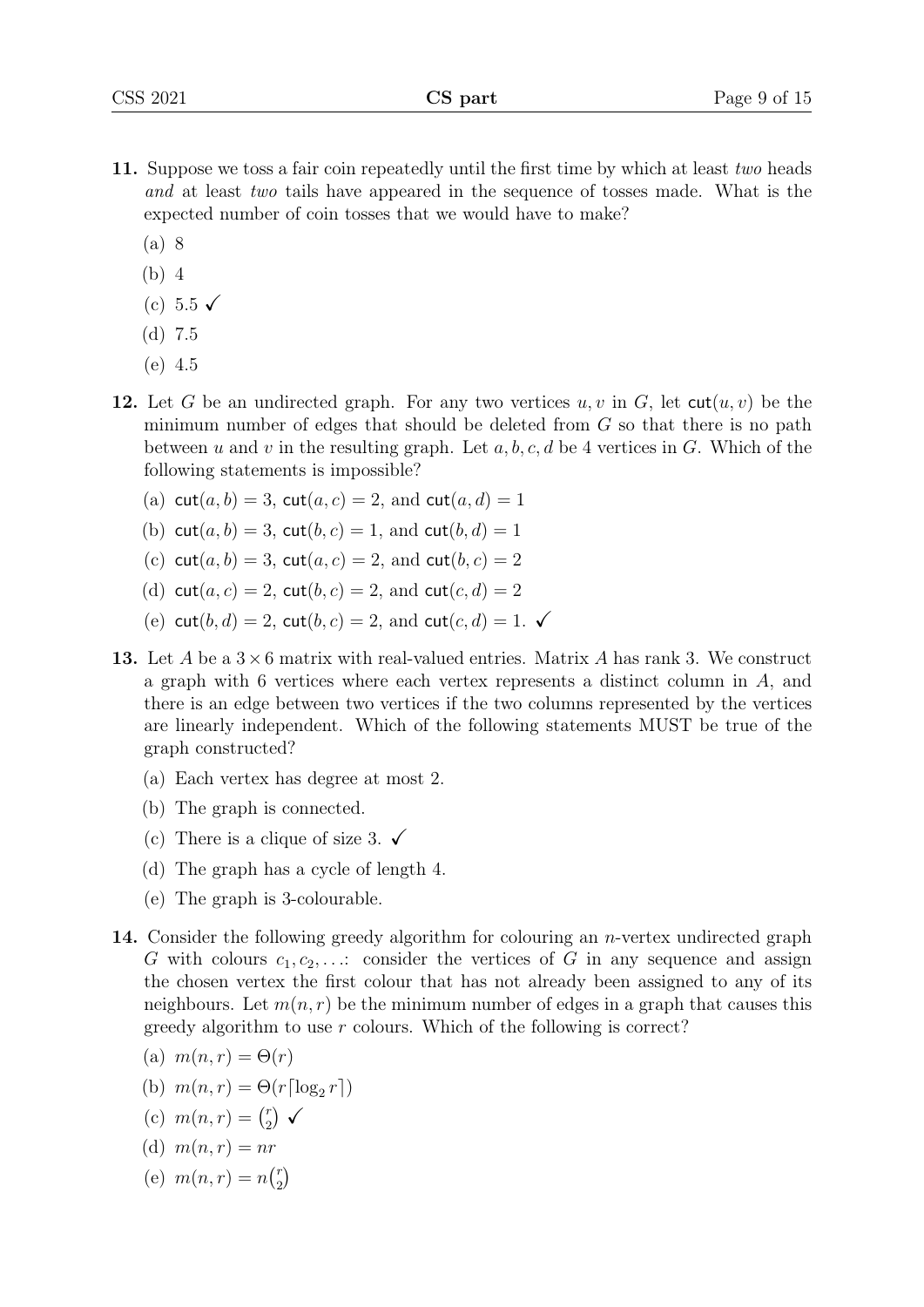15. Let  $A[i]$ :  $i = 0, 1, 2, \ldots, n-1$  be an array of n distinct integers. We wish to sort A in ascending order. We are given that each element in the array is at a position that is at most k away from its position in the sorted array, that is, we are given that  $A[i]$ will move to a position in  $\{i-k, i-k+1, \ldots, i, \ldots, i+k-1, i+k\}$  after the array is sorted in ascending order. Suppose insertion sort is used to sort this array: that is, in the *i*-th iteration,  $A[i]$  is compared with the elements in positions  $A[i-1], A[i-2], \ldots$ until one that is smaller is found and  $A[i]$  is inserted after that element. Note that elements can be moved back when later insertions are made before them. Let  $t(n)$  be the worst-case number of comparisons made by insertion sort for such inputs. Then,

(a) 
$$
t(n) = \Theta(n^2)
$$

- (b)  $t(n) = \Theta(n \log_2 n)$
- (c)  $t(n) = \Theta(nk \log k)$
- (d)  $t(n) = \Theta(n \log_2 k)$
- <span id="page-9-0"></span>(e)  $t(n) = \Theta(nk) \checkmark$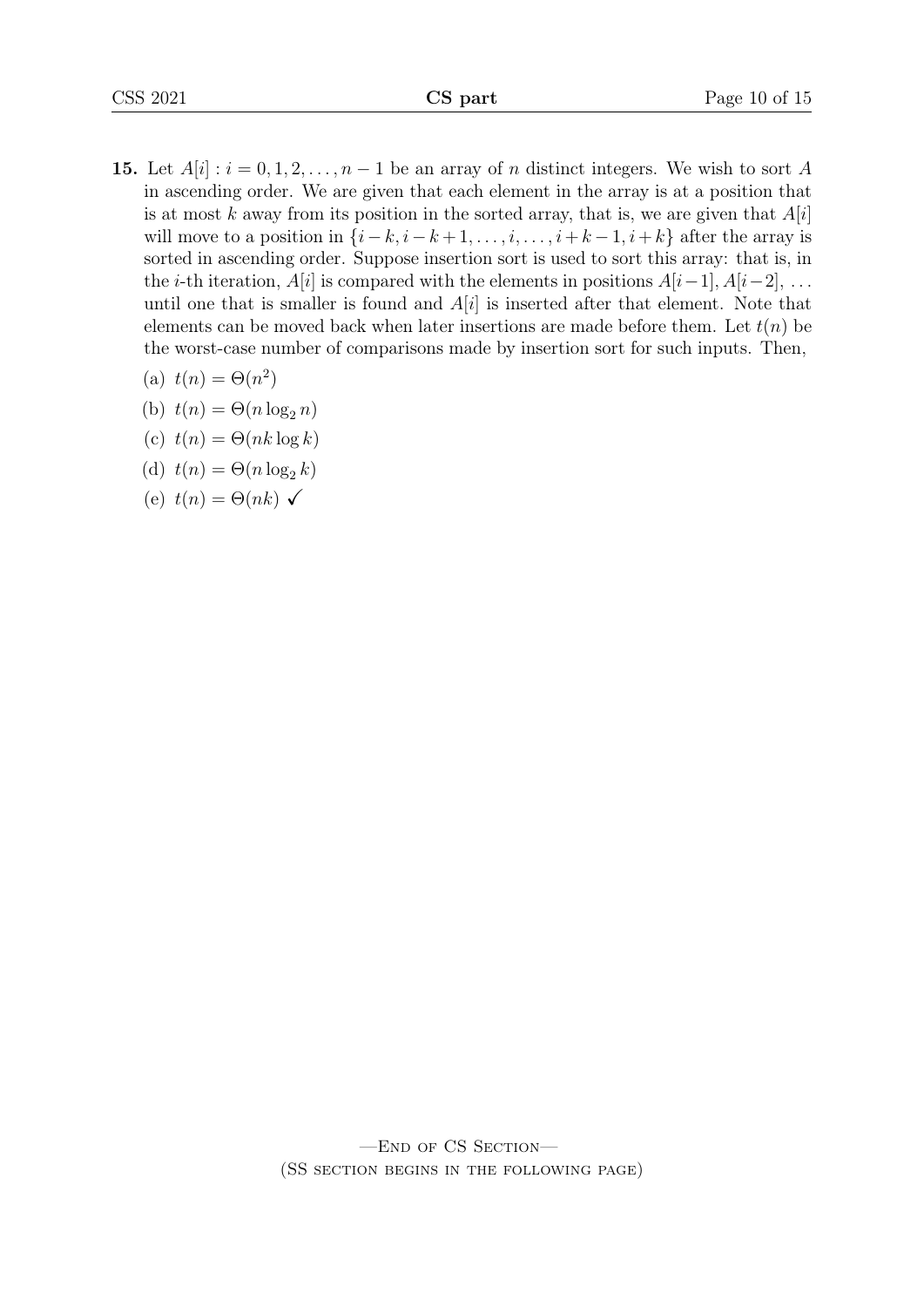## Part C: Systems Science

Note: Only for Systems Science stream candidates.

1. Consider a system with input  $x(t)$  and output  $y(t)$  such that

 $y(t) = t x(t)$ .

Consider the following statements:

- 1. The system is linear.
- 2. The system is time-invariant.
- 3. The system is causal.

Then which of the following is TRUE?

- (a) Only statement 1 is correct.
- (b) Only statement 2 is correct.
- (c) Only statement 3 is correct.
- (d) Only statements 1 and 3 are correct.  $\checkmark$
- (e) All three statements 1, 2, and 3 are correct.
- 2. Given a fixed perimeter of 1, among the following shapes, which one has the largest area?
	- (a) Square
	- (b) A regular pentagon
	- (c) A regular hexagon
	- (d) A regular septagon
	- (e) A regular octagon  $\checkmark$
- 3. Consider the following statements:
	- 1.  $\lim_{x\to 0} \frac{\sin x}{x} = 1$ .
	- 2.  $\lim_{x\to 0} \frac{1-\cos x}{x^2} = 1$ .
	- 3.  $\lim_{x\to 0} \frac{1-\cos x}{x} = 1$ .

Which of the following is TRUE?

- (a) Only Statement 1 is correct.  $\checkmark$
- (b) Only Statements 1 and 2 are correct.
- (c) Only Statements 1 and 3 are correct.
- (d) All of Statements 1, 2, and 3 are correct.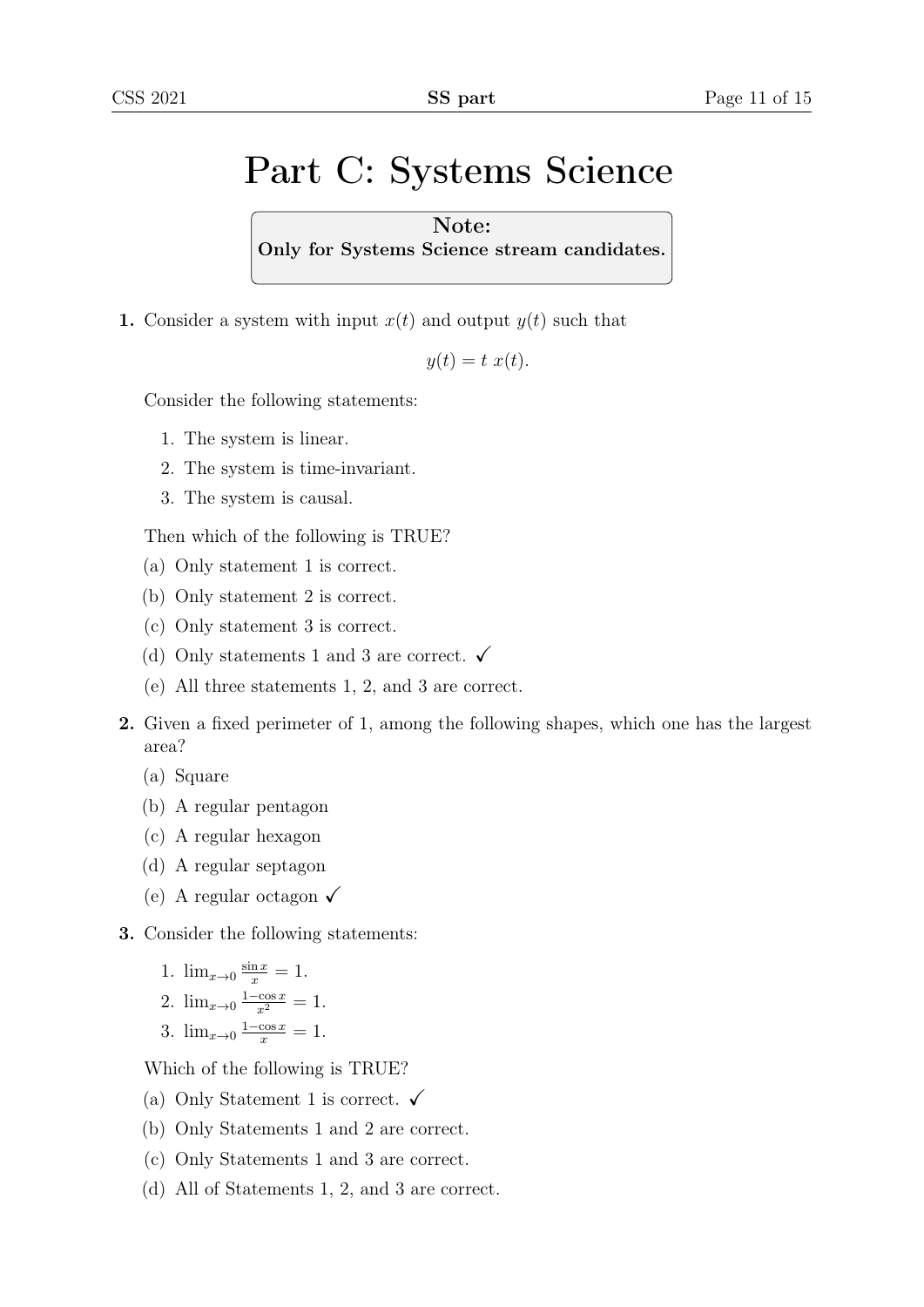- (e) None of the three Statements 1,2, and 3 are correct.
- **4.** The first-order differential equation  $\frac{dy(t)}{dt} + 2y(t) = x(t)$  describes a particular continuoustime system initially at rest at origin i.e.,  $x(0) = 0$ . Consider the following statements?
	- (1) System is memoryless.
	- (2) System is causal.
	- (3) System is stable.

Which of the following fact about the statements above is true? (*Hint: You may try* answering by finding the impulse response)

- (a) Only (1) is correct.
- (b) Only (1) and (2) are correct.
- (c) All  $(1)$ ,  $(2)$  and  $(3)$  are correct.
- (d) Only (2) and (3) are correct.  $\checkmark$
- (e) None of the above
- 5. Recall that

$$
\operatorname{sinc}(t) = \frac{\sin(\pi t)}{\pi t}
$$

and convolution of functions  $x(t)$  and  $y(t)$  is defined as

$$
x(t) \star y(t) = \int_{-\infty}^{\infty} x(t - \tau) y(\tau) d\tau.
$$

What is the necessary and sufficient condition on positive real numbers  $f$  and  $a$  such that the following is true for some *non-zero* real number  $K$  (which may depend on  $f$ and  $a$ ?

$$
\operatorname{sinc}^2(at) \star \cos(2\pi ft) = K \cos(2\pi ft), \quad \text{for all real } t.
$$

- (a)  $f < a \checkmark$
- (b)  $f > a$
- (c)  $f < a^{-1}$
- (d)  $f > a^{-1}$
- (e) None of the above
- 6. Consider a fair coin (i.e., both heads and tails have equal probability of appearing). Suppose we toss the coin repeatedly until both sides have been seen. What is the expected number of times we would have seen heads?
	- (a) 1
	- (b) 5/4
	- (c)  $3/2 \checkmark$
	- (d) 2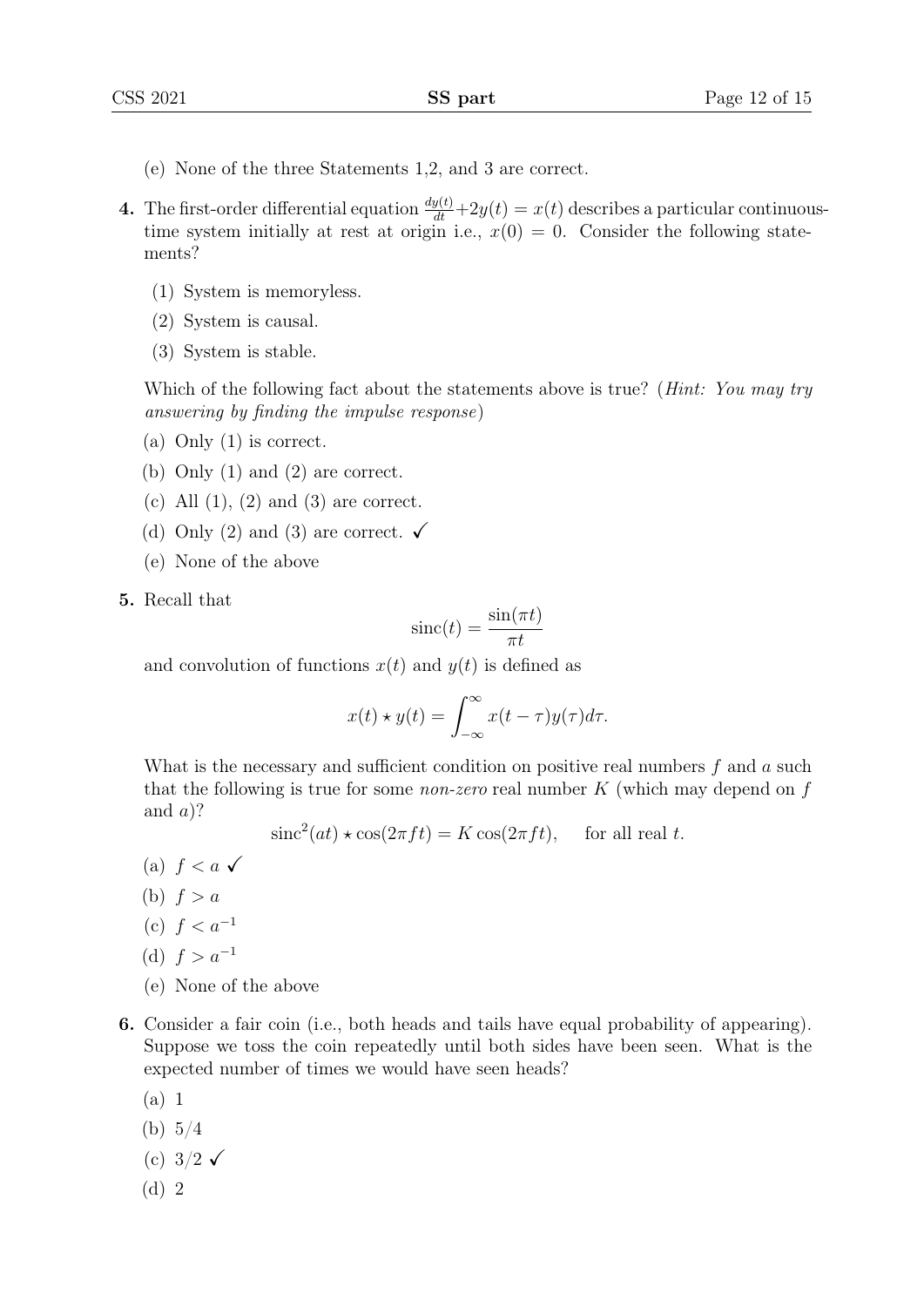- (e) None of the above
- 7. Consider the function

$$
f(y) = \int_{1}^{y} \frac{1}{1+x^2} dx - \log_e(1+y)
$$

where  $log_e(x)$  denotes the natural logarithm of x.

Which of the following is true:

- (a) The function  $f(y)$  is non-positive for all  $y \geq 1$ .
- (b) The function  $f(y)$  first increases and then decreases with y for  $y \geq 1$ .
- (c) The function  $f(y)$  first decreases and then increases with y for  $y \geq 1$ .
- (d) The function  $f(y)$  oscillates infinitely often between negative and positive value for  $y \geq 1$ .
- (e) The derivative of function  $f(y)$  does not exist at  $y = 1$ .
- 8. The maximum area of a parallelogram inscribed in the ellipse (i.e. all the vertices of the parallelogram are on the ellipse)  $x^2 + 4y^2 = 1$  is:
	- (a) 2
	- (b) 4
	- $(c)$  1  $\checkmark$
	- (d) 5
	- (e) 3
- 9. A stick of length 1 is broken at a point chosen uniformly at random. Which of the following is false?
	- (a) Twice the length of the smaller piece is greater than the length of the larger piece with positive probability.
	- (b) One half of the length of the larger piece is greater than the length of smaller piece with positive probability.
	- (c) The product of the length of the smaller piece and the larger piece is less than 1/4 in expectation.
	- (d) The ratio of the length of larger piece to the smaller piece is greater than 100 with positive probability.
	- (e) The product of the length of the smaller piece and the larger piece is greater than  $1/4$  with positive probability.  $\checkmark$
- 10. Suppose  $\vec{u}, \vec{v}_1, \vec{v}_2 \in \mathbb{R}^n$ . Let the real number  $a_1^*$  be such that it solves the following optimization problem

$$
d_1 = \min_{a_1 \in \mathbb{R}} ||\vec{u} - a_1 \vec{v}_1||,
$$

where we denote the length  $\sqrt{\vec{w}^T\vec{w}}$  of a vector  $\vec{w} \in \mathbb{R}^n$  by  $\|\vec{w}\|$ . Let the pair of real numbers  $(b_1^*, b_2^*)$  be such that they solve the following optimization problem

$$
d_2 = \min_{b_1, b_2 \in \mathbb{R}} ||\vec{u} - (b_1\vec{v}_1 + b_2\vec{v}_2)||.
$$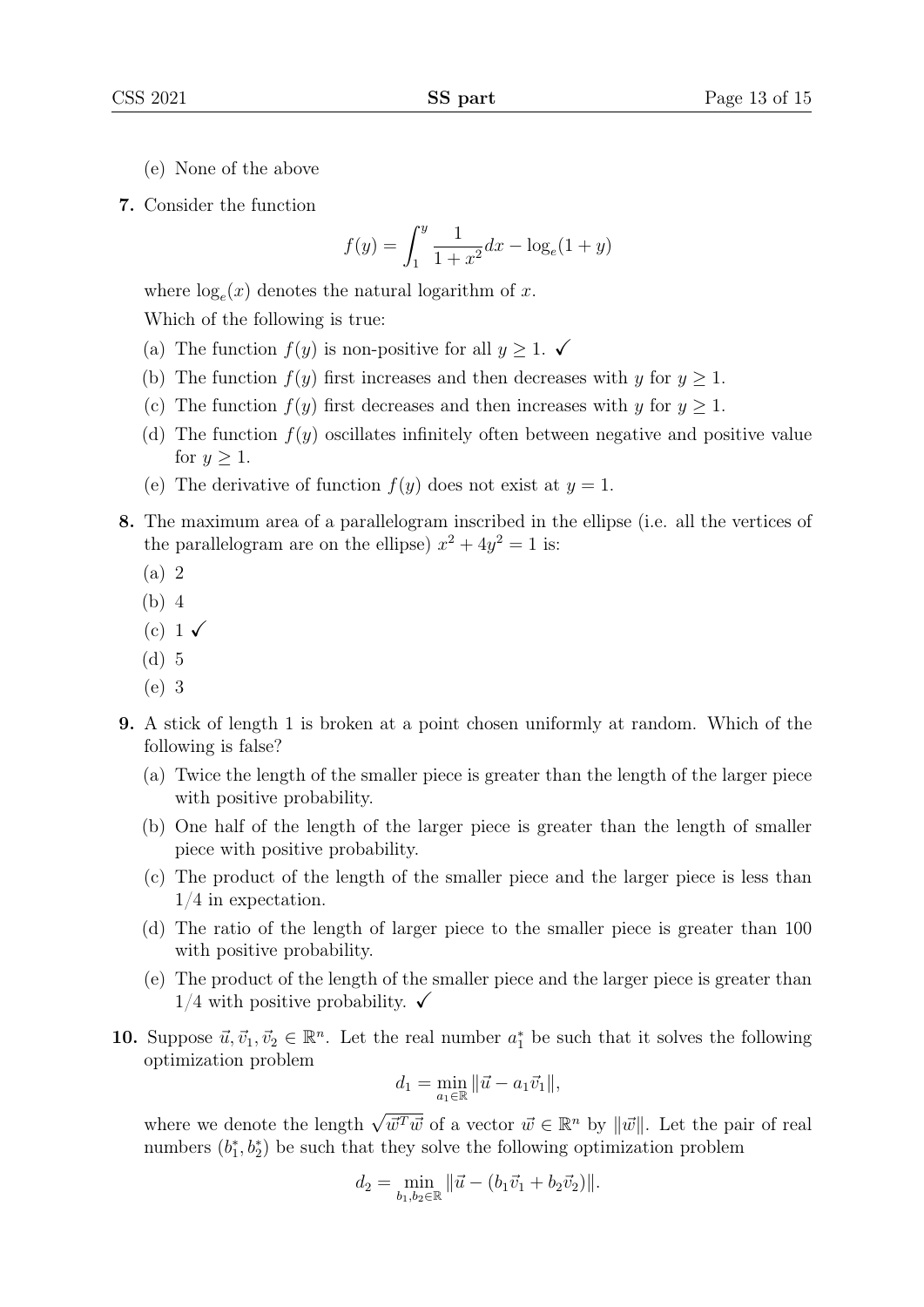Let

$$
\vec{p}_1 = a_1^* \vec{v}_1 \n\vec{p}_2 = b_1^* \vec{v}_1 + b_2^* \vec{v}_2
$$

Compute  $(\vec{p}_2 - \vec{p}_1)^T \vec{p}_1$ .

- (a)  $\|\vec{u} \vec{p}_1\|$
- (b)  $\|\vec{u} \vec{p}_2\|$
- (c)  $\|\vec{u} \vec{p}_2 \vec{p}_1\|$
- (d)  $\|\vec{u} (\vec{p}_2 \vec{p}_1)\|$
- (e)  $0 \checkmark$
- 11. Suppose that  $X_1$  and  $X_2$  denote the output of rolls of two independent dices that can each take integer values  $\{1, 2, 3, 4, 5, 6\}$  with probability  $1/6$  for each outcome. Further, U denotes a continuous random variable that is independent of  $X_1$  and  $X_2$ and is uniformly distributed in the interval [0, 1].

Suppose that the sum of the three random variables, that is,  $X_1 + X_2 + U$ , equals 6.63. Conditioned on this sum what is the probability that  $X_1$  equals 2?

- (a) 2.21
- (b) 3
- $(c) 1/6$
- (d)  $1/5 \checkmark$
- (e) 1/3
- 12. An ant does a random walk in a two dimensional plane starting at the origin at time 0. At every integer time greater than 0, it moves one centimeter away from its earlier position in a random direction independent of its past. After 4 steps, what is the expected square of the distance (measured in centimeters) from its starting point?
	- (a) 4  $\checkmark$
	- (b) 1
	- (c) 2
	- (d)  $\pi$
	- (e) 0
- 13. Consider a unit Euclidean ball in 4 dimensions, and let  $V_n$  be its volume and  $S_n$  its surface area. Then  $S_n/V_n$  is equal to:
	- (a) 1
	- (b)  $4\sqrt{ }$
	- (c) 5
	- (d) 2